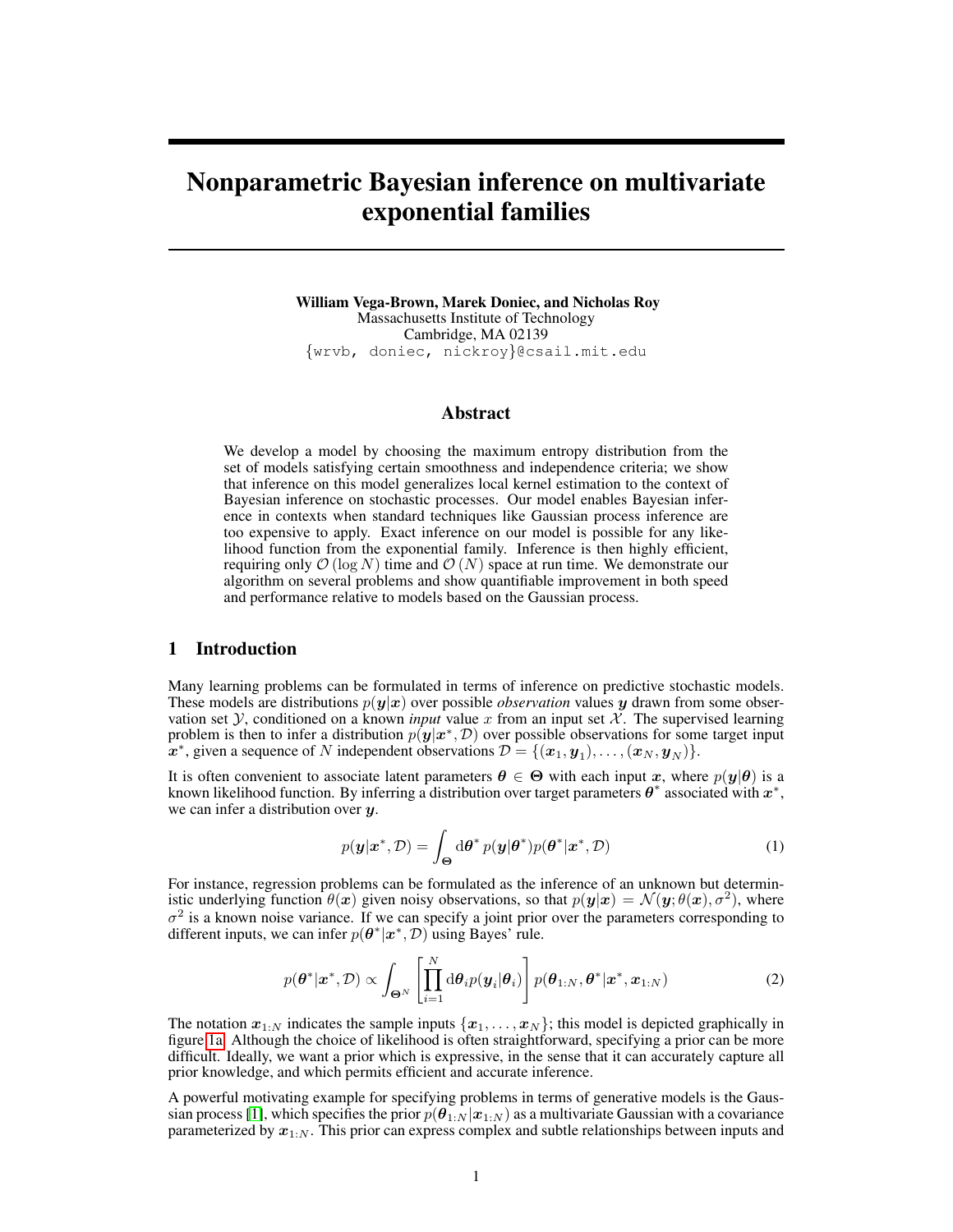

Figure 1: Figure 1a models any stochastic process with fully connected latent parameters. Figure 1b is our approximate model, used for inference; we assume that the latent parameters are independent given the target parameters. Shaded nodes are observed.

observations, and permits efficient exact inference for a Gaussian likelihood with known variance. Extensions exist to perform approximate inference with other likelihood functions [2, 3, 4, 5].

However, the assumptions of the Gaussian process are not the only set of reasonable assumptions, and are not always appropriate. Very large datasets require complex sparsification techniques to be computationally tractable [6]. Likelihood functions with many coupled parameters, such as the parameters of a categorical distribution or of the covariance matrix of a multivariate Gaussian, require the introduction of large numbers of latent variables which must be inferred approximately. As an example, the generalized Wishart process developed by Wilson and Ghahramani [7] provides a distribution over covariance matrices using a sum of Gaussian processes. Inference of the the posterior distribution over the covariance can only be performed approximately: no exact inference procedure is known.

Historically, an alternative approach to estimation has been to use local kernel estimation techniques [8, 9, 10], which are often developed from a weighted parameter likelihood of the form  $p(\theta|\mathcal{D}) =$  $\prod_i p(\bm{y}_i|\bm{\theta})^{w_i}$ . Algorithms for determining the maximum likelihood parameters of such a model are easy to implement and very fast in practice; various techniques, such as dual trees [11] or the improved fast Gauss transform [12] allow the computation of kernel estimates in logarithmic or constant time. This choice of model is often principally motivated by the computational convenience of resulting algorithms. However, it is not clear how to perform Bayesian inference on such models. Most instantiations instead return a point estimate of the parameters.

In this paper, we bridge the gap between the local kernel estimators and Bayesian inference. Rather than perform approximate inference on an exact generative model, we formulate a simplified model for which we can efficiently perform exact inference. Our simplification is to choose the maximum entropy distribution from the set of models satisfying certain smoothness and independence criteria. We then show that for any likelihood function in the exponential family, our process model has a conjugate prior, which permits us to perform Bayesian inference in closed form. This motivates many of the local kernel estimators from a Bayesian perspective, and generalizes them to new problem domains. We demonstrate the usefulness of this model on multidimensional regression problems with coupled observations and input-dependent noise, a setting which is difficult to model using Gaussian process inference.

# 2 The kernel process model

Given a likelihood function, a generative model can be specified by a prior  $p(\theta_{1:N}, \theta^* | x^*, x_{1:N})$ . For almost all combinations of prior and likelihood, inference is analytically intractable. We relax the requirement that the model be generative, and instead require only that the prior be well-formed for a given query  $x^*$ . To facilitate inference, we make the strong assumption that the latent training parameters  $\hat{\theta}_{1:N}$  are conditionally independent given the target parameters  $\theta^*$ .

$$
p(\boldsymbol{\theta}_{1:N}, \boldsymbol{\theta}^* | \boldsymbol{x}_{1:N}, \boldsymbol{x}^*) = \left[ \prod_{i=1}^N p(\boldsymbol{\theta}_i | \boldsymbol{\theta}^*, \boldsymbol{x}_i, \boldsymbol{x}^*) \right] p(\boldsymbol{\theta}^* | \boldsymbol{x}^*)
$$
(3)

This restricted structure is depicted graphically in figure 1b. Essentially, we assume that interactions between latent parameters are unimportant relative to interactions between the latent and target parameters; this will allow us to build models based on exponential family likelihood functions which will permit exact inference. Note that models with this structure will not correspond exactly to probabilistic generative models; the prior distribution over the latent parameters associated with the training inputs varies depending on the target input. Instead of approximating inference on our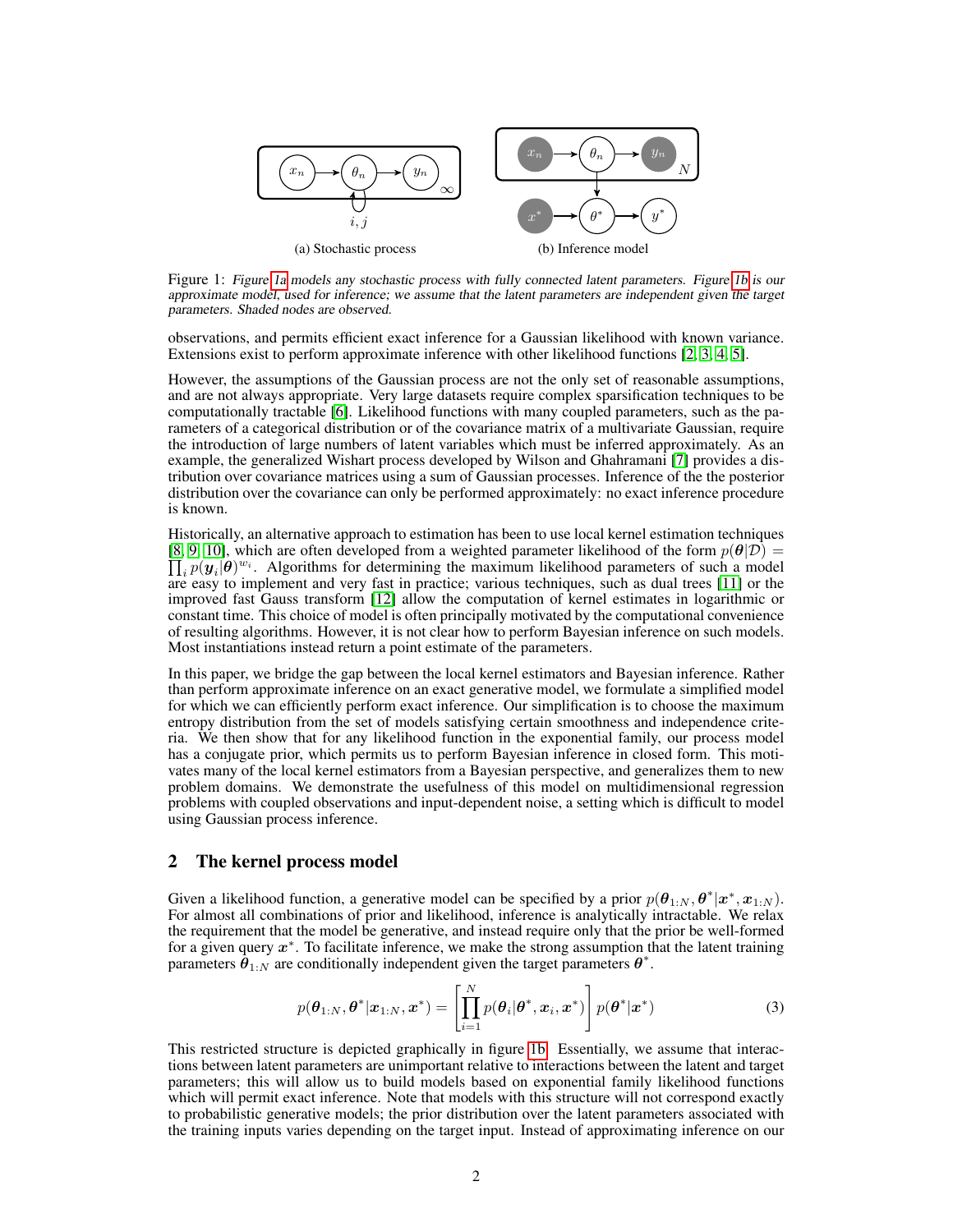model, we make our approximation at the stage of model selection; in doing so, we enable fast, exact inference. Note that the class of models with the structure of equation (3) is quite rich, and as we demonstrate in section 3.2, performs well on many problems. We discuss in section 4 the ramifications of this assumption and when it is appropriate.

This assumption is closely related to known techniques for sparsifying Gaussian process inference. Quinonero-Candela and Rasmussen [6] provide a summary of many sparsification techniques, and ˜ describe which correspond to generative models. One of the most successful sparsification techniques, the fully independent training conditional approximation of Snelson [13], assumes all training examples are independent given a specified set of inducing inputs. Our assumption extends this to the case of a single inducing input equal to the target input.

Note that by marginalizing the parameters  $\theta_{1:N}$ , we can directly relate the observations  $y_{1:N}$  to the target parameters  $\theta^*$ . Combining equations (2) and (3),

$$
p(\boldsymbol{\theta}^*|\boldsymbol{x}^*, \mathcal{D}) \propto \left[ \prod_{i=1}^N \int_{\boldsymbol{\Theta}} d\boldsymbol{\theta}_i p(\boldsymbol{y}_i|\boldsymbol{\theta}_i) p(\boldsymbol{\theta}_i|\boldsymbol{\theta}^*, \boldsymbol{x}_i, \boldsymbol{x}^*) \right] p(\boldsymbol{\theta}^*|\boldsymbol{x}^*)
$$
(4)

and marginalizing the latent parameters  $\theta_{1:N}$ , we observe that the posterior factors into a product over likelihoods  $p(\mathbf{y}_i|\boldsymbol{\theta}^*, \mathbf{x}, \mathbf{x}^*)$  and a prior over  $\boldsymbol{\theta}^*$ .

$$
= \left[ \prod_{i=1}^{N} p(\boldsymbol{y}_i | \boldsymbol{\theta}^*, \boldsymbol{x}_i, \boldsymbol{x}^*) \right] p(\boldsymbol{\theta}^* | \boldsymbol{x}^*)
$$
\n(5)

Note that we can equivalently specify either  $p(\theta | \theta^*, x, x^*)$  or  $p(y | \theta^*, x, x^*)$ , without loss of generality. In other words, we can equivalently describe the interaction between input variables either in the likelihood function or in the prior.

## 2.1 The extended likelihood function

By construction, we know the distribution  $p(\mathbf{y}_i|\boldsymbol{\theta}_i)$ . After making the transformation to equation (5), much of the problem of model specification has shifted to specifying the distribution  $p(\bm{y}_i|\bm{\theta}^*,\bm{x}_i,\bm{x}^*)$ . We call this distribution the extended likelihood distribution. Intuitively, these distributions should be related; if  $x^* = x_i$ , then we expect  $\theta_i = \theta^*$  and  $p(y_i | \theta^*, x_i, x^*) = p(y_i | \theta_i)$ . We therefore define the *extended* likelihood function in terms of the known likelihood  $p(\mathbf{y}_i|\boldsymbol{\theta}_i)$ .

Typically, we prefer smooth models: we expect similar inputs to lead to a similar distribution over outputs. In the absence of a smoothness constraint, any inference method can perform arbitrarily poorly [14]. However, the notion of smoothness is not well-defined in the context of probability distributions. Denote  $g(\bm{y}_i) = p(\bm{y}_i|\bm{\theta}^*,\bm{x}_i,\bm{x}^*)$ , and  $f(\bm{y}_i) = p(\bm{y}_i|\bm{\theta}_i)$ . We can formalize a *smooth model* as one in which the information divergence of the likelihood distribution f from the extended likelihood distribution g is *bounded* by some function  $\rho : \mathcal{X} \times \mathcal{X} \to \mathbb{R}^+$ .

$$
D_{\mathrm{KL}}\left(g\|f\right) \leq \rho(\boldsymbol{x}^*, \boldsymbol{x}_i) \tag{6}
$$

Since the divergence is a premetric,  $\rho(\cdot, \cdot)$  must also satisfy the properties of a premetric:  $\rho(x, x) =$  $0 \forall x$  and  $\rho(x_1, x_2) \geq 0 \forall x_1, x_2$ . For example, if  $\mathcal{X} = \mathbb{R}^n$ , we may draw an analogy to Lipschitz continuity and choose  $\rho(x_1, x_2) = K||x_1 - x_2||$ , with K a positive constant. The class of models with bounded divergence has the property that  $g \to f$  as  $x' \to x$ , and it does so smoothly provided  $\rho(\cdot, \cdot)$  is smooth. Note that this bound is a constraint on possible g, not an objective to be minimized; in particular, we do not minimize the divergence between q and f to develop an approximation, as is common in the approximate inference literature. Note also that this constraint has a straightforward information-theoretic interpretation;  $\rho(x_1, x_2)$  is a bound on the amount of information we would lose if we were to assume an observation  $y_1$  were taken at  $x_2$  instead of at  $x_1$ .

The assumptions of equations (3) and (6) define a class of models for a given likelihood function, but are insufficient for specifying a well-defined prior. We therefore use the principle of maximum entropy and choose the maximum entropy distribution from among that class. In our attached supporting material, we prove the following.

**Theorem 1** The maximum entropy distribution g satisfying  $D_{\text{KL}}(g||f) \le \rho(\bm{x}^*, \bm{x})$  has the form

$$
g(\mathbf{y}) \propto f(\mathbf{y})^{k(\mathbf{x}^*, \mathbf{x})} \tag{7}
$$

*where*  $k : \mathcal{X} \times \mathcal{X} \to [0,1]$  *is a kernel function which can be uniquely determined from*  $\rho(\cdot,\cdot)$  *and*  $f(\cdot)$ .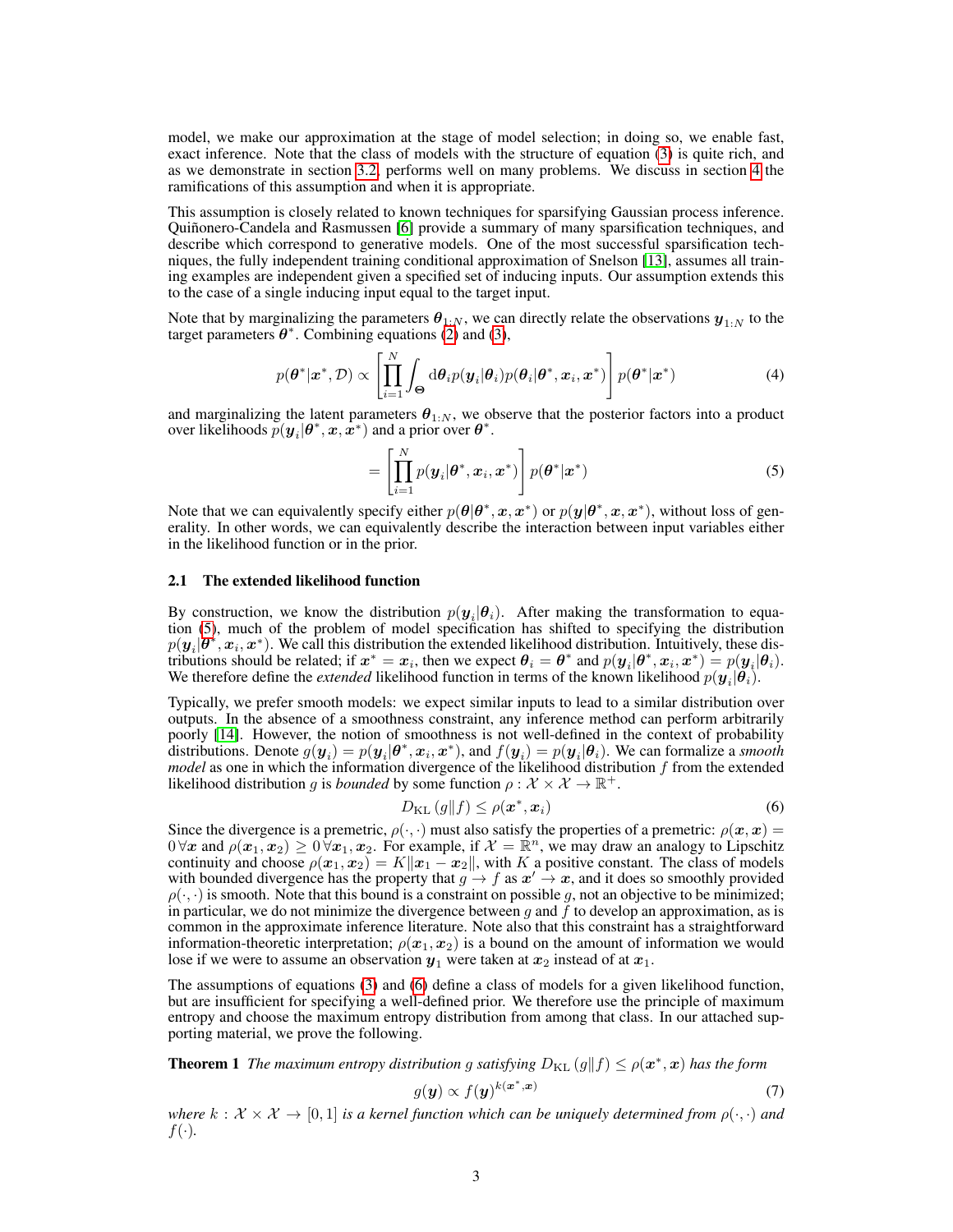There is an equivalence relationship between functions  $k(\cdot, \cdot)$  and  $\rho(\cdot, \cdot)$ ; as either is uniquely determined by the other, it may more convenient to select a kernel function than a smoothness bound, and doing so implies no loss in generality or correctness. Note it is neither necessary nor sufficient that the kernel function  $k(\cdot, \cdot)$  be positive definite. It is necessary only that  $k(x, x) = 1 \forall x$  and that  $k(x, x') \in [0, 1] \forall x, x'$ . This includes the possibility of asymmetric kernel functions. We discuss in the attached supporting material the mapping between valid kernel functions  $k(\cdot, \cdot)$  and bounding functions  $\rho(\cdot, \cdot)$ .

It follows from equation (7) that the maximum entropy distribution satisfying a bound of  $\rho(\mathbf{x}, \mathbf{x}^*)$ on the divergence of the observation distribution  $p(y|\theta^*, x, x^*)$  from the known distribution  $p(\boldsymbol{y}|\boldsymbol{\theta}, \boldsymbol{x}, \boldsymbol{x}^*) = p(\boldsymbol{y}|\boldsymbol{\theta})$  is

$$
p(\mathbf{y}|\boldsymbol{\theta}^*, \mathbf{x}, \mathbf{x}^*) \propto p(\mathbf{y}|\boldsymbol{\theta})^{k(\mathbf{x}, \mathbf{x}^*)}.
$$
\n(8)

By combining equations (5) and (6), we can fully specify a stochastic model with a likelihood  $p(\mathbf{y}|\theta)$ , a pointwise marginal prior  $p(\theta|\mathbf{x})$ , and a kernel function  $k : \mathcal{X} \times \mathcal{X} \to [0,1]$ . To perform inference, we must evaluate

$$
p(\boldsymbol{\theta}|\boldsymbol{x}, \mathcal{D}) \propto \prod_{i=1}^{N} p(\boldsymbol{y}_i|\boldsymbol{\theta})^{k(\boldsymbol{x}, \boldsymbol{x}_i)} p(\boldsymbol{\theta}|\boldsymbol{x})
$$
\n(9)

This can be done in closed form if we can normalize the terms on the right side of the equality.

In certain limiting cases with uninformative priors, our model can be reduced to known frequentist estimators. For instance, if we employ an uninformative prior  $p(\theta|\mathbf{x}) \propto 1$  and choose the maximumlikelihood target parameters  $\hat{\theta}^* = \arg \max p(\theta^* | x^*, \mathcal{D})$ , we recover the weighted maximumlikelihood estimator, detailed by Wang [15]. If the function  $k(x, x')$  is local, in the sense that it goes to zero if the distance  $||x - x'||$  is large, then choosing maximum likelihood parameter estimates for an uninformative prior gives the locally weighted maximum-likelihood estimator, described in the context of regression by Cleveland [16] and for generalized linear models by Tibshirani and Hastie [10]. However, our result is derived from a Bayesian interpretation of statistics, and we infer a full distribution over the parameters; we are not limited to a point estimate. The distinction is of both academic and practical interest; in addition to providing insight into to the meaning of the weighting function and the validity of the inferred parameters, by inferring a posterior distribution we provide a principled way to reason about our knowledge and to insert prior knowledge of the underlying process.

#### 2.2 Kernel inference on the exponential family

Equation (8) is particularly useful if we choose our likelihood model  $p(y|\theta)$  from the exponential family.

$$
p(\mathbf{y}|\boldsymbol{\theta}) = h(\mathbf{y}) \exp\left(\boldsymbol{\theta}^{\top} \boldsymbol{T}(\mathbf{y}) - A(\boldsymbol{\theta})\right)
$$
(10)

A member of an exponential family remains in the same family when raised to the power of  $k(x, x<sub>i</sub>)$ . Because every exponential family has a conjugate prior, we may choose our point-wise prior  $p(\theta^* | x^*)$  to be conjugate to our chosen likelihood. We denote this conjugate prior  $p_\pi(\chi, \nu)$ , where  $\chi$  and  $\nu$  are hyperparameters.

$$
p(\boldsymbol{\theta}|\boldsymbol{x}^*) = p_{\pi}(\boldsymbol{\chi}(\boldsymbol{x}^*), \nu(\boldsymbol{x}^*)) = f(\boldsymbol{\chi}(\boldsymbol{x}^*), \nu(\boldsymbol{x}^*)) \exp\left(\boldsymbol{\theta} \cdot \boldsymbol{\chi}(\boldsymbol{x}^*) - \nu(\boldsymbol{x}^*) A(\boldsymbol{\theta})\right)
$$
(11)

Therefore, our posterior as defined by equation (9) may be evaluated in closed form.

$$
p(\boldsymbol{\theta}^*|\boldsymbol{x}^*,\mathcal{D}) = p_\pi(\sum_{i=1}^N k(\boldsymbol{x}^*,\boldsymbol{x}_i)\boldsymbol{T}(\boldsymbol{y}_i) + \boldsymbol{\chi}(\boldsymbol{x}^*), \sum_{i=1}^N k(\boldsymbol{x}^*,\boldsymbol{x}_i) + \nu(\boldsymbol{x}^*))
$$
(12)

The prior predictive distribution  $p(\mathbf{y}|\mathbf{x})$  is given by

$$
p(\mathbf{y}|\mathbf{x}) = \int p(\mathbf{y}|\boldsymbol{\theta}) p_{\pi}(\boldsymbol{\theta}|\boldsymbol{\chi}(\mathbf{x}^*), \nu(\mathbf{x}^*))
$$
\n(13)

$$
= h(\mathbf{y}) \frac{f(\mathbf{\chi}(\mathbf{x}^*), \nu(\mathbf{x}^*))}{f(\mathbf{\chi}(\mathbf{x}^*) + \mathbf{T}(\mathbf{y}), \nu(\mathbf{x}^*) + 1)}
$$
(14)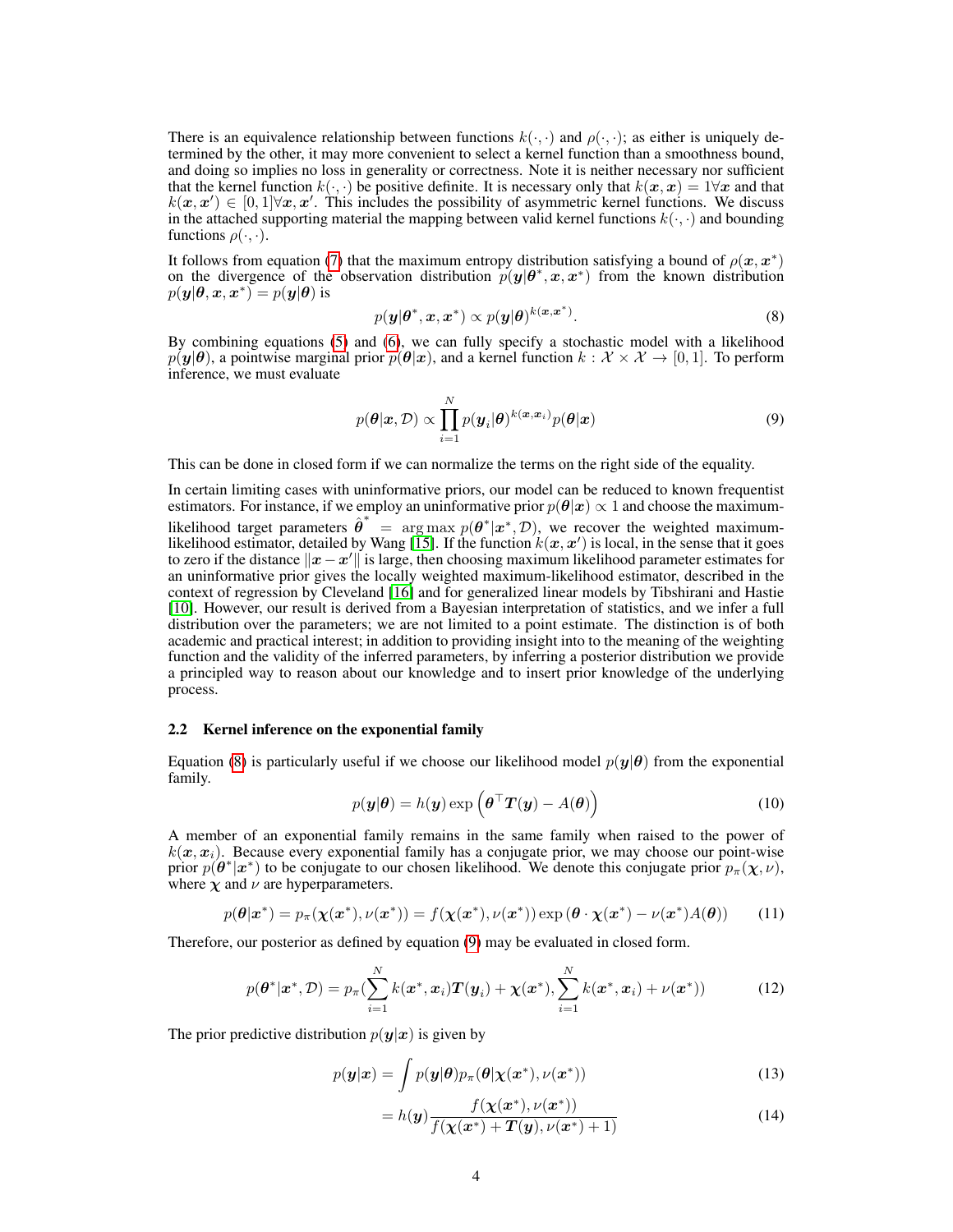and the posterior predictive distribution is

$$
p(\mathbf{y}|\mathbf{x}^*, \mathcal{D}) = h(\mathbf{y}) \frac{f(\sum_{i=1}^N k(\mathbf{x}^*, \mathbf{x}_i) \mathbf{T}(\mathbf{y}_i) + \chi(\mathbf{x}^*), \sum_{i=1}^N k(\mathbf{x}^*, \mathbf{x}_i) + \nu(\mathbf{x}^*))}{f(\sum_{i=1}^N k(\mathbf{x}^*, \mathbf{x}_i) \mathbf{T}(\mathbf{y}_i) + \chi(\mathbf{x}^*) + \mathbf{T}(\mathbf{y}), \sum_{i=1}^N k(\mathbf{x}^*, \mathbf{x}_i) + \nu(\mathbf{x}^*) + 1)}
$$
(15)

This is a general formulation of the posterior distribution over the parameters of any likelihood model belonging to the exponential family. Note that given a function  $k(x^*,x)$ , we may evaluate this posterior without sampling, in time linear in the number of samples. Moreover, for several choices of kernels the relevant sums can be evaluates in sub-linear time; a sum over squared exponential kernels, for instance, can be evaluated in logarithmic time.

# 3 Local inference for multivariate Gaussian

We now discuss in detail the application of equation (12) to the case of a multivariate Gaussian likelihood model with unknown mean  $\mu$  and unknown covariance  $\Sigma$ .

$$
p(\mathbf{y}|\boldsymbol{\mu}, \boldsymbol{\Sigma}) = \mathcal{N}(\mathbf{y}; \boldsymbol{\mu}, \boldsymbol{\Sigma})
$$
\n(16)

We present the conjugate prior, posterior, and predictive distributions without derivation; see [17], for example, for a derivation. The conjugate prior for a multivariate Gaussian with unknown mean and covariance is the normal-inverse Wishart distribution, with hyperparameter functions  $\mu_0(x^*)$ ,  $\Psi(\boldsymbol{x}^*), \nu(\boldsymbol{x}^*),$  and  $\lambda(\boldsymbol{x}^*).$ 

$$
p(\boldsymbol{\mu}, \boldsymbol{\Sigma} | \boldsymbol{x}^*) = \mathcal{N}\left(\boldsymbol{\mu}; \boldsymbol{\mu}_0(\boldsymbol{x}^*), \frac{\boldsymbol{\Sigma}}{\lambda(\boldsymbol{x}^*)}\right) \times \mathcal{W}^{-1}\left(\boldsymbol{\Sigma}; \boldsymbol{\Psi}(\boldsymbol{x}^*), \nu(\boldsymbol{x}^*)\right) \tag{17}
$$

The hyperparameter functions have intuitive interpretations;  $\mu_0(x^*)$  is our initial belief of the mean function, while  $\lambda(x^*)$  is our confidence in that belief, with  $\lambda(x^*) = 0$  indicating no confidence in the region near  $x^*$ , and  $\lambda(x^*) \to \infty$  indicating a state of perfect knowledge. Likewise,  $\Psi(x^*)$ indicates the expected covariance, and  $\nu(x^*)$  represents the confidence in that estimate, much like  $\lambda$ . Given a dataset  $D$ , we can compute a posterior over the mean and covariance, represented by updated parameters  $\mu_0'(x^*), \Psi'(x^*), \lambda'(x^*),$  and  $\nu'(x^*).$ 

$$
\lambda'(\boldsymbol{x}^*) = \lambda(\boldsymbol{x}^*) + \overline{k}(\boldsymbol{x}^*) \qquad \nu'(\boldsymbol{x}^*) = \nu(\boldsymbol{x}^*) + \overline{k}(\boldsymbol{x}^*)
$$
\n
$$
\mu'_0(\boldsymbol{x}^*) = \frac{\lambda(\boldsymbol{x}^*)\mu_0(\boldsymbol{x}^*) + \overline{y}}{\lambda(\boldsymbol{x}^*) + \overline{k}(\boldsymbol{x}^*)}
$$
\n
$$
\Psi'(\boldsymbol{x}^*) = \Psi(\boldsymbol{x}^*) + \overline{S}(\boldsymbol{x}^*) + \frac{\lambda(\boldsymbol{x}^*)\overline{k}(\boldsymbol{x}^*)}{\lambda(\boldsymbol{x}^*) + \overline{k}(\boldsymbol{x}^*)}\overline{E}(\boldsymbol{x}^*)
$$
\n(18)

where

$$
\overline{k}(\boldsymbol{x}^*) = \sum_{i=1}^N k(\boldsymbol{x}^*, \boldsymbol{x}_i) \qquad \overline{\boldsymbol{y}}(\boldsymbol{x}^*) = \frac{1}{\overline{k}(\boldsymbol{x}^*)} \sum_{i=1}^N k(\boldsymbol{x}^*, \boldsymbol{x}_i) \boldsymbol{y}_i
$$
\n
$$
\overline{S}(\boldsymbol{x}^*) = \sum_{i=1}^N k(\boldsymbol{x}^*, \boldsymbol{x}_i) \left( \boldsymbol{y}_i - \overline{\boldsymbol{y}}(\boldsymbol{x}^*) \right) \left( \boldsymbol{y}_i - \overline{\boldsymbol{y}}(\boldsymbol{x}^*) \right)^\top
$$
\n
$$
\overline{E}(\boldsymbol{x}^*) = \left( \overline{\boldsymbol{y}}(\boldsymbol{x}^*) - \mu_0(\boldsymbol{x}^*) \right) \left( \overline{\boldsymbol{y}}(\boldsymbol{x}^*) - \mu_0(\boldsymbol{x}^*) \right)^\top
$$
\n(19)

The resulting posterior predictive distribution is a multivariate Student-t distribution.

$$
p(\mathbf{y}|\mathbf{x}^*) = t_{\nu'(\mathbf{x}^*)} \left( \mu'_0(\mathbf{x}^*), \frac{\lambda'(\mathbf{x}^*) + 1}{\lambda'(\mathbf{x}^*)\nu'(\mathbf{x}^*)} \Psi'(\mathbf{x}^*) \right)
$$
(20)

## 3.1 Special cases

Two special cases of the multivariate Gaussian are worth mentioning. First, a fixed, known covariance  $\Sigma(x^*)$  can be described by the hyperparameters  $\Psi(x^*) = \lim_{\nu \to \infty} \frac{\Sigma(x^*)}{\nu}$  $\frac{x}{y}$ . The resulting posterior distribution is then

$$
p(\mu|\boldsymbol{x}^*, \mathcal{D}) = \mathcal{N}\left(\boldsymbol{\mu}_0', \frac{1}{\lambda'(\boldsymbol{x}^*)} \boldsymbol{\Sigma}(\boldsymbol{x}^*)\right)
$$
(21)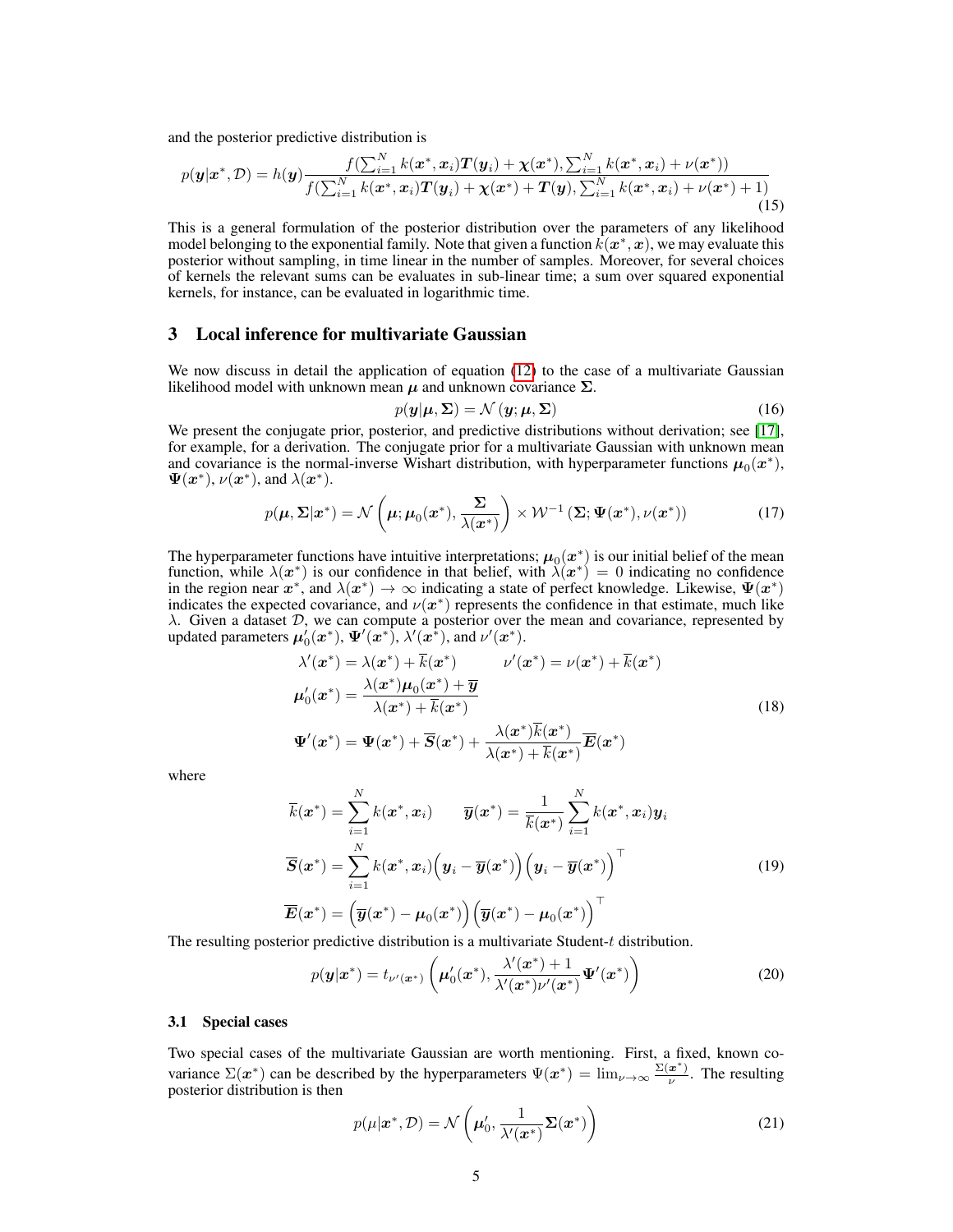with predictive distribution

$$
p(\mu|\boldsymbol{x}^*, \mathcal{D}) = \mathcal{N}\left(\boldsymbol{\mu}_0', \frac{1 + \lambda'(\boldsymbol{x}^*)}{\lambda'(\boldsymbol{x}^*)} \boldsymbol{\Sigma}(\boldsymbol{x}^*)\right)
$$
(22)

In the limit as  $\lambda$  goes to 0, when the prior is uninformative, the mean and mode of the predictive distribution approaches the Nadaraya-Watson [8, 9] estimate.

$$
\mu_{NW}(\boldsymbol{x}^*) = \frac{\sum_{i=1}^{N} k(\boldsymbol{x}^*, \boldsymbol{x}_i) y_i}{\sum_{i=1}^{N} k(\boldsymbol{x}^*, \boldsymbol{x}_i)}
$$
(23)

The complementary case of known mean  $\mu(x^*)$  and unknown covariance  $\Sigma(x^*)$  is described by the limit  $\lambda \to \infty$ . In this case, the posterior distribution is

$$
p(\boldsymbol{\Sigma}|\boldsymbol{x}^*,\mathcal{D})=\mathcal{W}^{-1}\bigg(\boldsymbol{\Psi}(\boldsymbol{x}^*)+\sum_{i=1}^N k_i(\boldsymbol{y}_i-\boldsymbol{\mu}(\boldsymbol{x}^*))(\boldsymbol{y}_i-\boldsymbol{\mu}(\boldsymbol{x}^*))^\top,\lambda(\boldsymbol{x}^*)+\sum_{i=1}^N k_i\bigg)\qquad(24)
$$

with predictive distribution

$$
p(\mathbf{y}|\mathbf{x}^*) = t_{\nu'(\mathbf{x}^*)} \left( \mu(\mathbf{x}^*), \frac{1}{\nu'(\mathbf{x}^*)} \Psi(\mathbf{x}^*) + \sum_{i=1}^N k_i (\mathbf{y}_i - \mu(\mathbf{x}^*)) (\mathbf{y}_i - \mu(\mathbf{x}^*))^\top \right) \tag{25}
$$

In the limit as  $\nu$  goes to 0, the maximum likelihood covariance estimate is

$$
\Sigma_{\mathrm{ML}}(\boldsymbol{x}^*) = \sum_{i=1}^N k_i (\boldsymbol{y}_i - \boldsymbol{\mu}(\boldsymbol{x}^*)) (\boldsymbol{y}_i - \boldsymbol{\mu}(\boldsymbol{x}^*))^\top
$$
(26)

which is precisely the result of our prior work [18, 19]. In both cases, our method yields distributions over parameters, rather than point estimates; moreover, the use of Bayesian inference naturally handles the case of limited or no available samples.

## 3.2 Experimental results

We evaluate our approach on several regression problems, and compare the results with alternative nonparametric Bayesian models. In all experiments, we use the squared-exponential kernel  $k(\mathbf{y}, \mathbf{y}') = \exp(\frac{c}{2} ||\mathbf{y} - \mathbf{y}'||^2)$ . This function meets both the requirements of our algorithm and is positive-definite and thus a suitable covariance function for models based on the Gaussian process. We set the kernel scale  $c$  by maximum likelihood for each model.

We compare our approach to covariance prediction to the generalized Wishart process (GWP) of [7]. First, we sample a synthetic dataset; the output is a two-dimensional observation set  $\mathcal{Y} = \mathbb{R}^2$ , where samples are drawn from a zero-mean normal distribution with a covariance that rotates over time.

$$
\Sigma(t) = \begin{pmatrix} \cos(t) & -\sin(t) \\ \sin(t) & \cos(t) \end{pmatrix} \begin{pmatrix} 4 & 0 \\ 0 & 10 \end{pmatrix} \begin{pmatrix} \cos(t) & -\sin(t) \\ \sin(t) & \cos(t) \end{pmatrix}^{\top}
$$
(27)

Second, we predict the covariances of the returns on two currency exchanges—the Euro to US dollar, and the Japanese yen to US dollar—over the past four years. Following Wilson and Ghahramani, we define a return as  $\log(\frac{P_{t+1}}{P_t})$ , where  $P_t$  is the exchange rate on day t. Illustrative results are provided in figure 2. To compare these results quantitatively, one natural measure is the mean of the logarithm of the likelihood of the predicted model given the data.

$$
MLL = \frac{1}{N} \sum_{i=1}^{N} -\frac{1}{2} (\boldsymbol{y}_i^{\top} \hat{\boldsymbol{\Sigma}}_i^{-1} \boldsymbol{y}_i + \log \det \hat{\boldsymbol{\Sigma}}_i)
$$
(28)

Here,  $\hat{\Sigma}_i$  is the maximum likelihood covariance predicted for the  $i^{\text{th}}$  sample.

In addition to how well our model describes the available data, we may also be interested in how accurately we recover the distribution used to generate the data. This is a measure of how closely the inferred ellipses in figure 2 approximate the true covariance ellipses. One measure of the quality of the inferred distribution is the KL divergence of the inferred distribution from the true distribution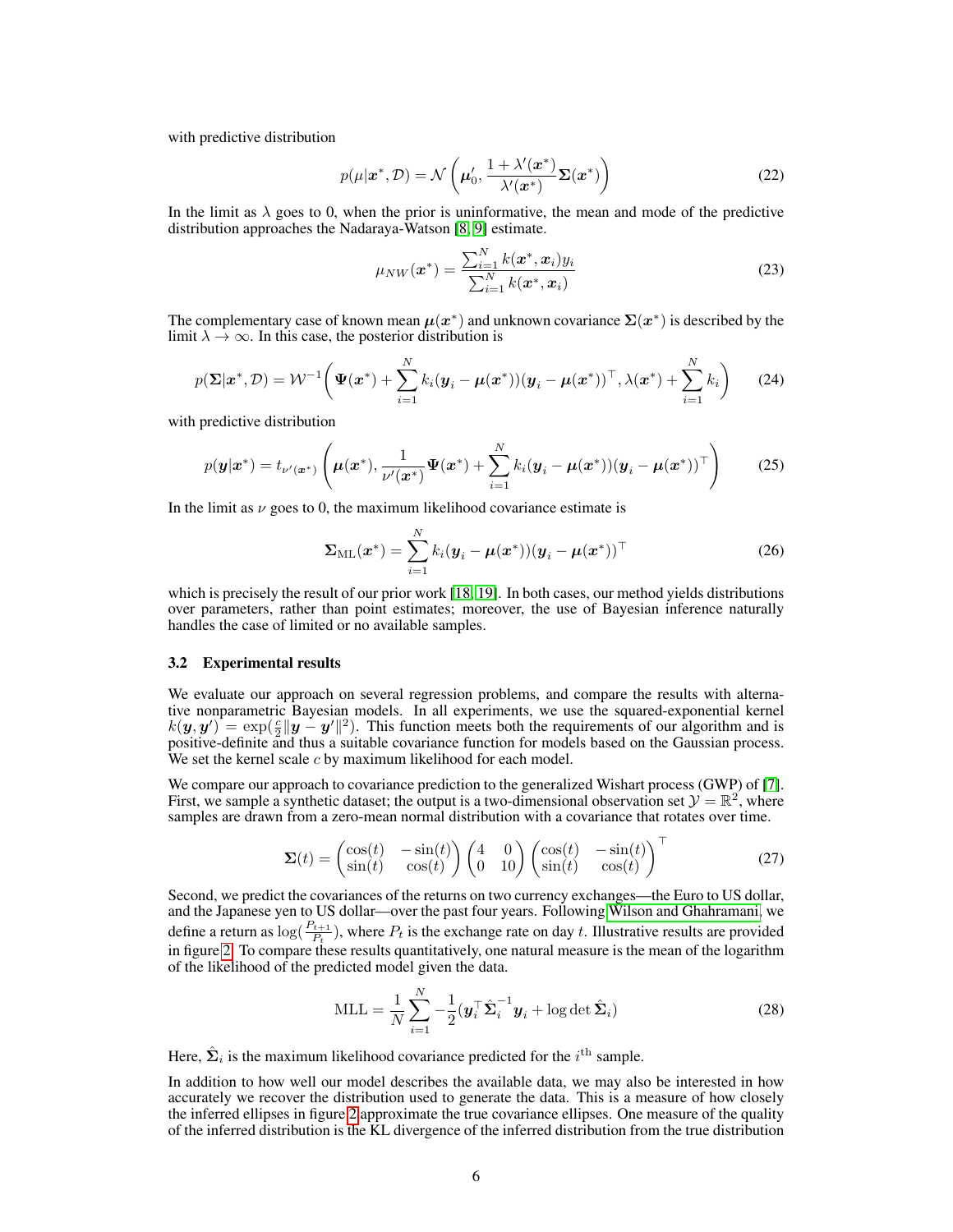

(b) Exchange data

Figure 2: Comparison of covariances predicted by our kernel inverse Wishart process and the generalized Wishart process for the problems described in section 3.2. The true covariance used to generate data is provided for comparison. The samples used are plotted so that the area of the circle is proportional to the weight assigned by the kernel. The kernel inverse Wishart process outperforms the generalized Wishart process, both in terms of the likelihood of the training data, and in terms of the divergence of the inferred distribution from the true distribution.

used to generate the data. Note we cannot evaluate this quantity on the exchange dataset, as we do not know the true distribution. We present both the mean likelihood and the KL divergence of both algorithms, along with running times, in table 1.

By both metrics, our algorithm outperforms the GWP by a significant margin; the running time advantage of kernel estimation over the GWP is even more dramatic. It is important to note that running times are difficult to compare, as they depend heavily on implementation and hardware details; the numbers reported should be considered qualitatively. Both algorithms were implemented in the MATLAB programming language, with the likelihood functions for the GWP implemented in heavily optimized  $\subset$  code in an effort to ensure a fair competition. Despite this, the GWP took over a thousand times longer than our method to generate predictions.

|          |            | $t_{tr}$ (s) | $t_{\text{ev}}$ (ms) |          | MLL $D_{\text{KL}}(\hat{p}  p)$ |
|----------|------------|--------------|----------------------|----------|---------------------------------|
| Periodic | kNIW       | 0.022        | 0.003                | $-10.43$ | 0.0138                          |
|          | <b>GWP</b> | 7.08         | 0.135                | $-19.79$ | 0.0248                          |
|          | kNIW       | 0.520        | 0.020                | 7.73     |                                 |
| Exchange | <b>GWP</b> | 15.7         | 1.708                | 7.56     |                                 |

Table 1: Comparison of the performance of two models of covariance prediction, based on time required to make predictions at evaluation, the mean log likelihood and the KL divergence between the predicted covariance and the ground truth covariance.

We next evaluate our approach on heteroscedastic regression problems. First, we generate 100 samples from the distribution described by Yuan and Wahba [20], which has mean  $\mu(x^*)$  =  $2 \exp(-30(x^* - 0.25)^2) + \sin(\pi(x^*)^2)$  and variance  $\sigma^2(x^*) = \exp(2 * \sin(2\pi x^*))$ . Second, we test on the motorcycle dataset of Silverman et al. [21]. We compare our approach to a variety of Gaussian process based regression algorithms, including a standard homoscedastic Gaussian process, the variational heteroscedastic Gaussian process of Lazaro-Gredilla and Titsias [4], and the ´ maximum likelihood heteroscedastic Gaussian process of Quadrianto et al. [22]. All algorithms are implemented in MATLAB, using the authors' own code. Running times are presented with the same caveat as in the previous experiments, and a similar conclusion holds: our method provides results which are as good or better than methods based upon the Gaussian process, and does so in a fraction of the time. Figure 3 illustrates the predictions made by our method on the heteroscedastic motor-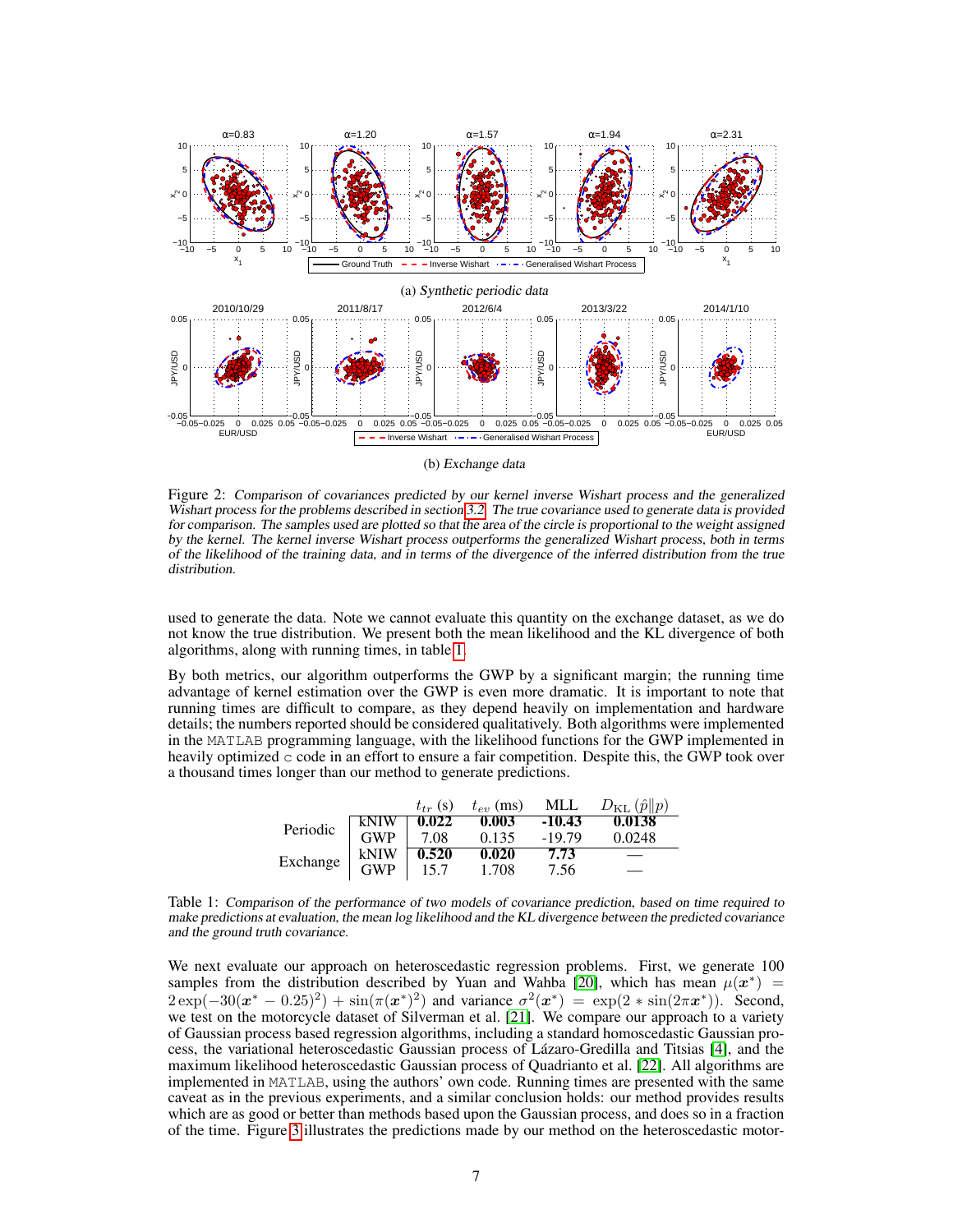

Figure 3: Comparison of the distributions inferred using the kernel normal inverse Wishart process and the variational heteroscedastic Gaussian process to model Silverman's motorcycle dataset. Both models capture the time-varying nature of the measurement noise; as is typical, the kernel model is much less smooth and has more local structure than the Gaussian process model. Both models perform well according to most metrics, but the kernel model can be computed in a fraction of the time.

|  |            |       | (S)<br>$t_{tr}$ | $t_{ev}$ (ms) | NMSE   |         |  |  |
|--|------------|-------|-----------------|---------------|--------|---------|--|--|
|  | Motorcycle | kNIW  | 0.124           | 2.95          | 0.2    | -4.04   |  |  |
|  |            | GP.   | 0.52            | 3.52          | 0.202  | $-4.51$ |  |  |
|  |            | VHGP  | 3.12            | 7.53          | 0.202  | $-4.07$ |  |  |
|  |            | MLHGP | 2.39            | 5.83          | 0.204  | $-4.03$ |  |  |
|  | Periodic   | kNIW  | 0.68            | 7.94          | 0.0708 | $-2.07$ |  |  |
|  |            | GP    | 3.41            | 22            | 0.0822 | $-2.56$ |  |  |
|  |            | VHGP  | 26.4            | 54.4          | 0.0827 | $-1.85$ |  |  |
|  |            | 'GP   | 38.3            |               |        | $-2.38$ |  |  |

cycle dataset of Silverman. For reference, we provide the distribution generated by the variational heteroscedastic Gaussian process.

Table 2: Comparison of the performance of various models of heteroscedastic processes, based on time required to train, time required to make predictions at evaluation, the normalized mean squared error, and the mean log likelihood. Note how the normal-inverse Wishart process obtains performance as good or better than the other algorithms in a fraction of the time.

# 4 Discussion

We have presented a family of stochastic models which permit exact inference for any likelihood function from the exponential family. Algorithms for performing inference on this model include many local kernel estimators, and extend them to probabilistic contexts. We showed the instantiation of our model for a multivariate Gaussian likelihood; due to lack of space, we do not present others, but the approach is easily extended to tasks like classification and counting. The models we develop are built on a strong assumption of independence; this assumption is critical to enabling efficient exact inference. We now explore the costs of this assumption, and when it is inappropriate.

First, while the kernel function in our model does not need to be positive definite—or even symmetric—we lose an important degree of flexibility relative to the covariance functions employed in a Gaussian process. Covariance functions can express a number of complex concepts, such as a prior over functions with a specified additive or hierarchical structure [23]; these concepts cannot be easily formulated in terms of smoothness. Second, by neglecting the relationships between latent parameters, we lose the ability to extrapolate trends in the data, meaning that in places where data is sparse we cannot expect good performance. Thus, for a problem like time series forecasting, our approach will likely be unsuccessful. Our approach is suitable in situations where we are likely to see similar inputs many times, which is often the case. Moreover, regardless of the family of models used, extrapolation to regions of sparse data can perform very poorly if the prior does not model the true process well. Our approach is particularly effective when data is readily available, but computation is expensive; the gains in efficiency due to an independence assumption allow us to scale to larger much larger datasets, improving predictive performance with less design effort.

## Acknowledgements

This research was funded by the Office of Naval Research under contracts N00014-09-1-1052 and N00014-10-1-0936. The support of Behzad Kamgar-Parsi and Tom McKenna is gratefully acknowledged.